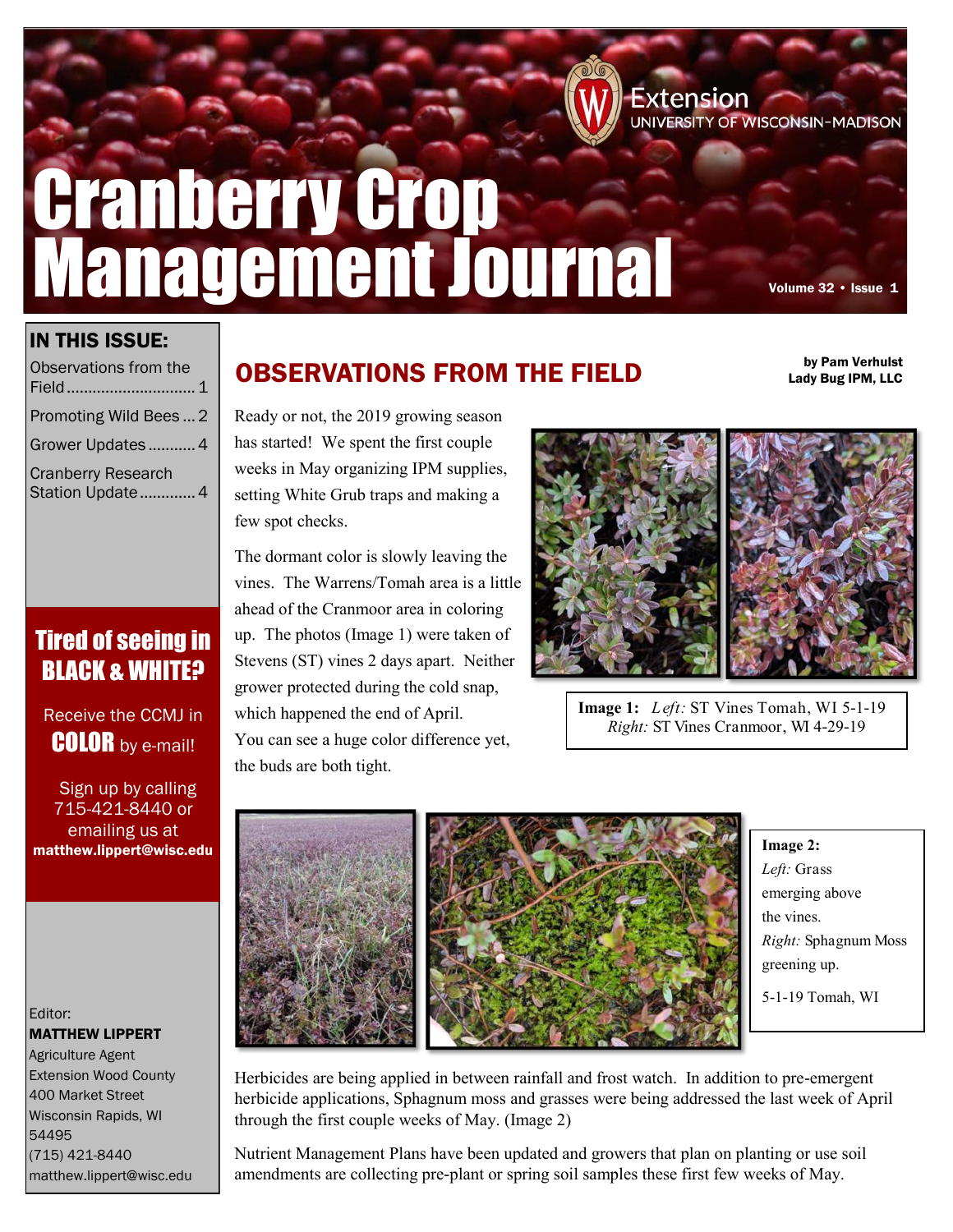## PROMOTING WILD BEES ON YOUR MARSH: ESTABLISHING AND MAINTAINING POLLINATOR-FRIENDLY GARDENS

In the last 5 years, the Guédot lab has worked extensively on providing research and extension resources for cranberry growers on how to protect pollinators and improve pollination in cranberry production. We developed a publication (see photo to right) that covers many pollination topics from what plants to establish for feeding and nesting resources for bees to which pesticides are the least likely to cause harm to bees (Extension Publication [A4155](https://learningstore.uwex.edu/Assets/pdfs/A4155.pdf) and factsheet [XFrT1001\).](https://fruit.wisc.edu/wp-content/uploads/sites/36/2018/02/Improving_Cranberry_Pollination.pdf)

A current research project in our lab is to look at the impact of pollinator gardens on bee diversity, bee abundance, and how these may translate into improving cranberry yield. We worked with cranberry growers and Prairie Nursery (a local native plant and seed company) to develop a seed mix that contains native seeds for medium soils, specific for the Great Lakes region and tailored for Wisconsin cranberry marshes.

### **The seed mix contains:**

Native prairie tallgrasses Little bluestem sideoats grama prairie dropseed Canada wild rye

Native, perennial wildflowers

Lavender hyssop nodding onion red milkweed partridge pea senna lanceleaf coreopsis rattlesnake master blazingstars bergamot penstemon prairie clover black-eyed susans spiderwort blue vervain Ironweed coneflowers golden Alexanders

The recommendations on how to establish and maintain a pollinator garden (below) are adapted from the Prairie Seeding Instructions from Prairie Nursery.

### **Establishing a pollinator garden on your marsh.**

Planting a pollinator garden on your farm is a long-term investment and requires a fair amount of planning.

*Continued on page 3*

by Christelle Guédot and Nolan Amon UW-Madison, Department of Entomology





Monarch butterfly on blazing star. Photo by Brad Wennen, Aldo Leopold Nature Center



Honey bees on milkweed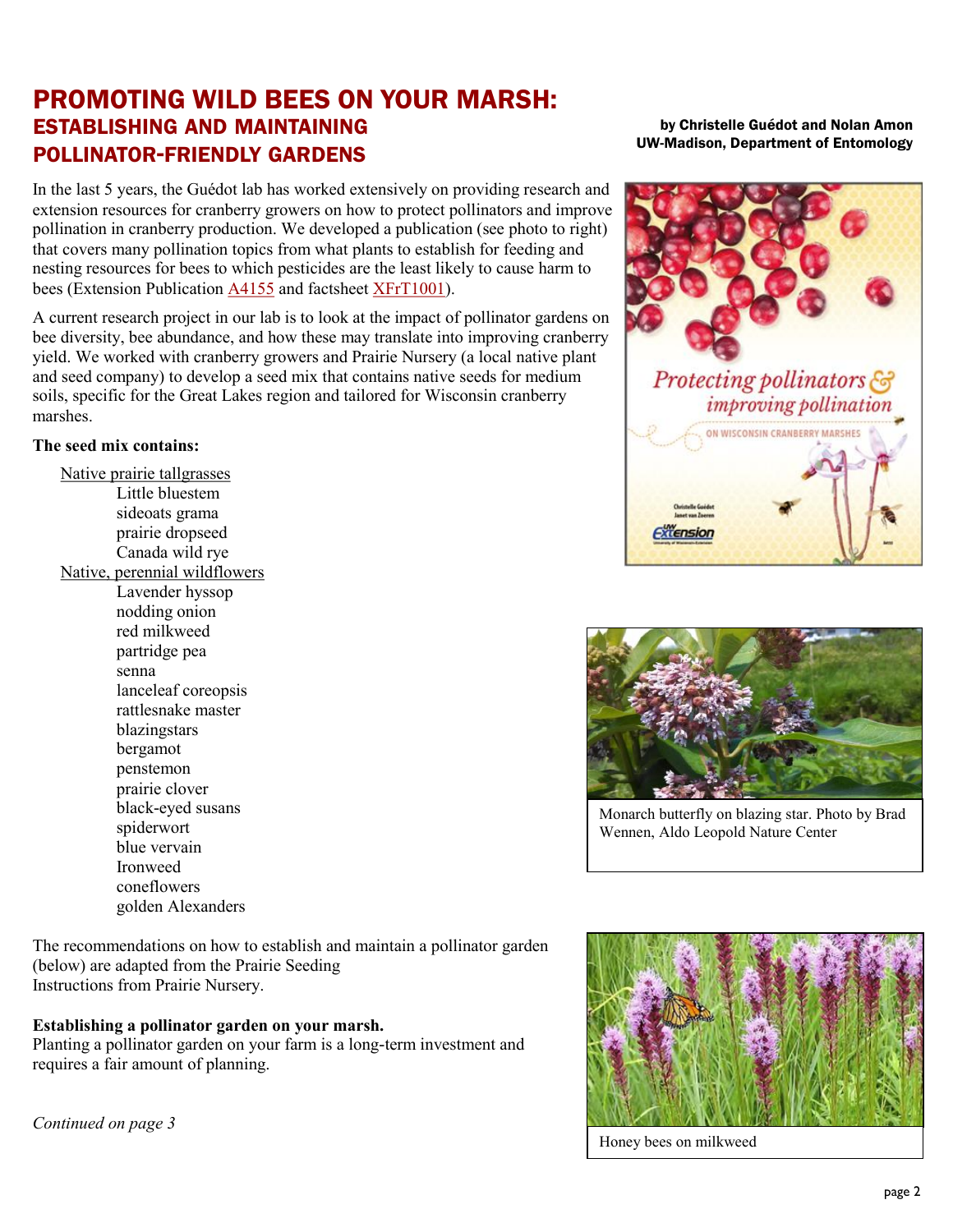

### *Site preparation.*

Once you have selected the site where you plan to plant your garden, it is important to prepare the site at least one year prior to planting to remove weeds present. You should mow, rake or burn the existing vegetation in late fall or early spring. You can then either cultivate or apply an herbicide on the site to kill the weeds. Cultivation should be done at a depth of 4-5" every 2-3 weeks from spring through fall. Alternatively, glyphosate can be applied three times every 6-8 weeks during the season when plants are green and growing. It is essential to remove all perennial weeds prior to seeding your garden and this may take a second growing season to prepare the site if you have high weed pressure at your site.

### *Seeding the site.*

Seeds should be planted in late fall or early spring depending on your type of soil.

- Fall seeding will allow plants to naturally break dormancy, will not require watering, but you will not have an opportunity to apply a broad-spectrum weed control in early spring. Fall seeding is recommended for sandy soils, clay and wet soils.
- Early spring seeding does not require much watering and is not recommended for heavy soils (due to spring rains).

Seeding can be done by hand  $($   $\leq$  1 acre) or using a mechanical planter  $($   $\geq$  1 acre).

- If hand seeding, you would want to seed on dry soil. Mix the seed mixture with a carrier and moisten the carrier/ seed mix. Split the mix in half, hand broadcast the first half walking North to South along the planting, then hand broadcast the second half walking perpendicularly to ensure even coverage.
- If seeding mechanically, use a broadcast or no-till planter. Tilling is not recommended as it may expose more weed seeds.

### **Maintaining a pollinator garden on your marsh.**

Prairie plants grow slowly and spend energy early on growing their root system. Thus, it is essential to keep weeds in check to allow prairie plants to establish properly and not be outcompeted by weeds.

### *Year 1.*

The entire planting should be mowed about every month in year 1 as plants that are taller than 12" are likely weeds at this point in time. Make sure to mow before weeds set seeds. You may mow with a string trimmer, a weed eater, flail mower, sickle bar or rotary mower. Weeds should not be pulled as this may disturb and damage prairie seedlings. At the end of the first growing season, leave the dead vegetation standing as it will catch snow, which should help insulate seedlings and reduce frost heaving.

### *Year 2.*

In mid-spring of year 2, mow plants down as close to the ground as possible and rake off cuttings. Aim to mow between April 1 and May 15 about the time when you would mow your grass for the first time in the spring. Raking off cuttings will help warm soil and encourage prairie seeds to break dormancy. If biennial weeds appear (e.g., sweet clover, burdock, Queen Anne's lace), mow again when weeds are approximately 12" tall and in full bloom but before they set seeds (around June). Do not mow once new plant growth has reached 1ft tall.

### *Year 3 and beyond.*

This is the year where you may burn your prairie planting to control weeds. If you decide to burn, plan to only burn half of the planting each year. This will help protect eggs and larvae of beneficial insects (pollinators and natural enemies) and helps to avoid grasses becoming too dominant in your planting. If you do not feel comfortable or are not able to burn your planting, you may mow instead, but be aware that mowing is only  $~60\%$  as effective as burning for weed control. If mowing, make sure to mow down to ground. Whether you burn or mow, this should be done in mid spring (around April 15 to May 1). Do not burn or mow after new plant growth has reached 1ft tall as you could damage plants and disturb ground nesting birds.

### **Happy growing season!**